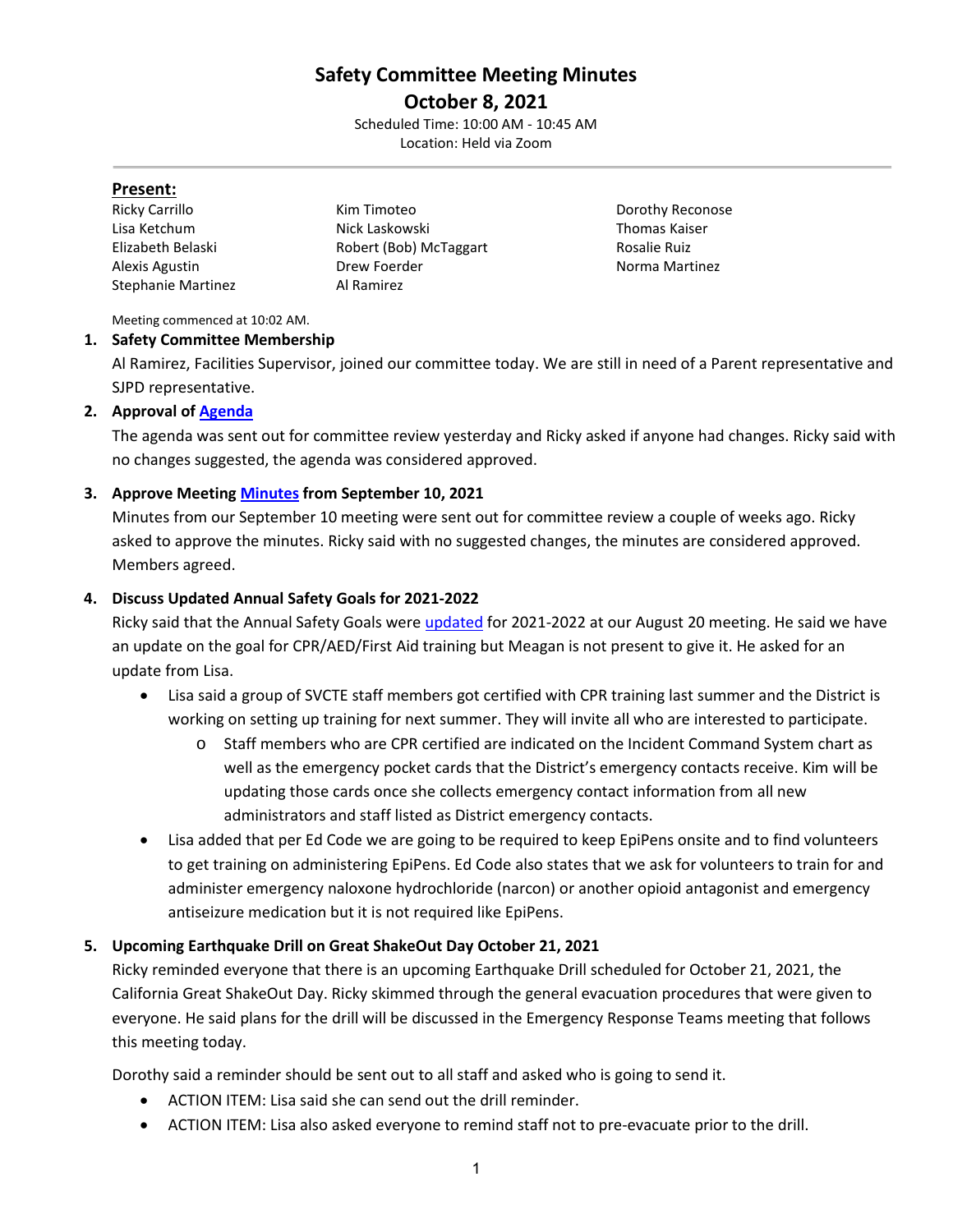• Lisa said that the purpose of the practice is to get prepared for emergencies and no one should evacuate prior to the drill's start.

Lisa said we can discuss radio channel assignments and other emergency related questions at the Emergency Response Teams meeting that follows this meeting and Thomas should join if he can.

• Thomas said he won't be free to join the Emergency Response Teams meeting after this meeting but he is interested in joining a future meeting.

#### **6. Update on Safety Inspections**

Lisa reported that the second safety inspection walk through had to be rescheduled because they couldn't complete the rounds. An update will be provided when that is completed.

#### **7. Update on Air Quality Safety Plan/Training**

Ricky said Meagan should have information on an Air Quality Safety Plan for our next meeting because she attended a meeting at SCCOE on the topic.

#### **8. Update on Fire Alarm Testing**

Kim reported that the entire fire alarm system throughout campus was inspected as required. She said we had to interrupt the testing of the audibles due to noise complaints received. Testing of the audibles recommenced later that evening after staff left so that we could still meet deadline to have it all completed during Fall Break, before teachers and students returned. She said we should be receiving the full report in the near future.

#### **9. Reporting Incidents and Completing Incident Report Form**

Ricky reminded members that the Incident Report Form was updated as announced at the last meeting. He said Kim will get the updated form posted online soon to replace the old one.

#### **10. Incident Reports received for September**

Ricky said there was a report of a finger pinched on a ladder. He said the parent was notified and student received first aid treatment.

Ricky reported there was a fire alarm trip on September 17 around 4:00pm where buildings 100, 200 and 700 all had troubles that triggered the alarm. He found out that these zones were in trouble for a while and staff in the front office were silencing and bypassing the troubles alarms without notifying M&O. A staff member advised Ricky that it was common practice for them to do that, and said this in front of the fire chief who responded to the alarm that day.

• Corrective action taken: M&O had a bad booster panel replaced. M&O replaced a bad smoke detector. Ricky spoke with office staff at SVCTE and notified them that they should never silence and disregard trouble signals at the fire alarm panel without notifying M&O as those are issues that need to be looked into and resolved.

Kim reported that there have been lots of graffiti and vandalism activities in the restrooms at SVCTE. Reports have not been completed on these but pictures have been taken and emails about the incidents were sent to SVCTE administration to notify them of the issue. Kim believes Nick works with the high school administrators and the City's Gang Task Force, reporting these incidents to them as well.

- Bob commented that he's heard the vandalisms were TikTok challenges and that the latest challenge is called "Slap a teacher".
- Lisa said we understand these behaviors are due to the lack of socialism with lockdown in place but we should not dismiss, ignore or tolerate it.

#### **11. StopIT Anonymous Reports received for September**

Lisa reported that no reports were received for the month of September.